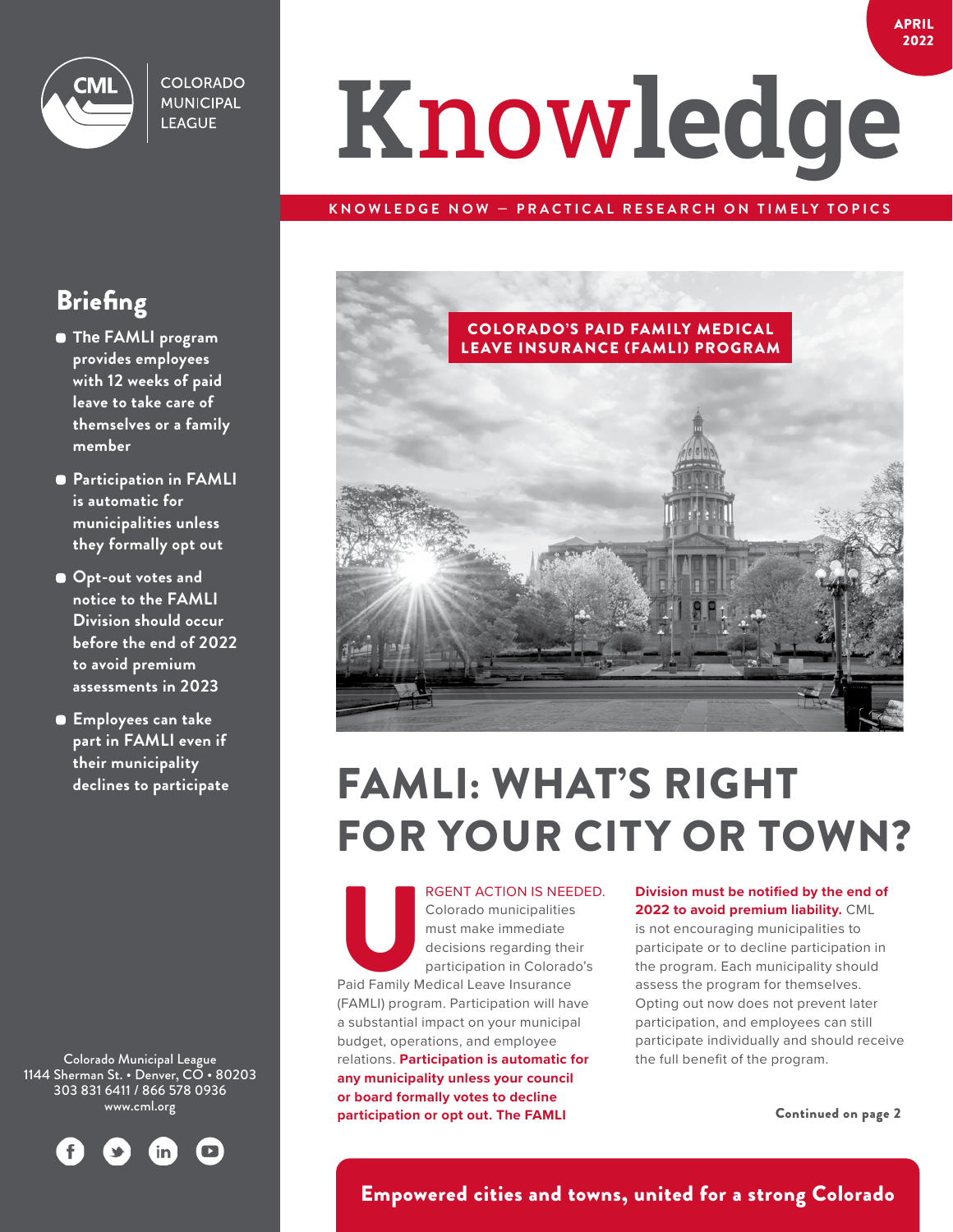#### What is FAMLI?

In November 2020, Colorado voters approved Proposition 118, which paved the way for a state-run Paid Family Medical Leave Insurance (FAMLI) program. FAMLI is codified at C.R.S. §§ 8-13.3-501 to -524, and is administered through the Colorado Department of Labor and Employment, Division of Family and Medical Leave Insurance (*famli.colorado.gov*). Premiums will be collected (including employer and employee shares) starting **Jan. 1, 2023**, and benefits will be available starting **Jan. 1, 2024**.

FAMLI provides covered employees with 12 weeks of paid leave to take care of themselves or a family member during life events like injury, serious illness, or pregnancy. An additional 4 weeks are available to employees who experience pregnancy or childbirth complications. Payments would be a rate below the employee's weekly rate, as described below. Leave can be taken together or intermittently. FAMLI benefits are portable between jobs.

FAMLI also provides job protection for employees who were employed for at least 180 days before the protected leave occurs. This means that an employer must return the employee to the same or an equivalent position with equivalent benefits, pay, and other terms and conditions following the leave. Employers must also maintain healthcare benefits during the leave, but the employee would have to continue to pay their share of the cost. Accrual of seniority and other benefits are not protected.

FAMLI is a separate program from the paid sick leave requirements of the Healthy Families and Healthy Workplaces Act and the Federal Family and Medical Leave Act (FMLA).

#### What will participation in FAMLI cost my city or town?

Participating employers and employees will contribute to premiums for FAMLI, and municipalities will bear the administrative costs of compliance. Premiums will be 0.9% of an employee's wage (HB22-1305 is pending in the General Assembly and

would reduce this to 0.81% for the first six months of the program). Wages and exempt items are determined under administrative rules (7 CCR 1107-1:1.5.3 and 1.5.4). A municipality can expect to contribute an amount equal to at least 0.45% of its current employee "wages" on an annual basis and possibly up to 0.90% of that figure. The FAMLI Division will provide notice of expected premiums and publish due dates and guidance on premium remittance.

A participating municipality (unless it has fewer than 10 employees) must remit 100% of the premium for each employee. The employer must directly contribute at least 50% of that amount (i.e., 0.45% of the employee's wage) and may require the employee to deduct the remaining 50% from their paycheck (i.e., employees would see a deduction of about 0.45% from their pay). An employer can choose to contribute part or all of the employee portion of the premium. For a municipality with fewer than 10 employees there is no "employer share"; the municipality can require the employee to deduct up to 50% but can also choose to contribute part or all of the employee portion.

An employer is responsible for any error it makes in calculating, deducting, and remitting premiums, including the employee portion.

If a municipality does not participate in FAMLI, the employee would be solely responsible for 50% of the premium if the employee elects to participate individually. The municipality can, but need not, deduct the employee portion from payroll and remit it to the state. If the municipality is involved in deducting or remitting the employee portion, any error would be the municipality's responsibility.

#### Why would my city or town not participate in FAMLI?

Declining participation in the FAMLI program is a significant decision, but it must be made quickly to meet FAMLI's initial deadlines. If a municipality does not opt out now, it must wait three years to decline participation. If a municipality opts out now, it can opt in any future year. It must renew its decision to decline participation at least every eight years.

The cost of the FAMLI program may outweigh the benefits to the municipality and its employees. FAMLI program participation will increase municipal budgets by at least 0.45% of its employees' wages annually and potentially more. FAMLI also includes additional administrative work for finance and human resources staff and raises employer liability concerns. Employees who want the paid benefits of FAMLI can participate individually at no greater personal cost and without imposing a cost on the municipality and other employees who do not want to participate.

Municipalities may want to make a local decision as to how to provide employee benefits and protections. Participation in the FAMLI program could conflict with existing employer benefits plans or collective bargaining agreements. Alternatives, like a private plan pursuant to C.R.S. § 8-13.3-521 (or adopted independently after opting out of FAMLI by a vote) or a supplemental insurance program, could be a better fit for your organization.

Because FAMLI is a new program and the program rules have not been fully established, a municipality may choose to be cautious and opt out initially so it can evaluate the program in operation to determine if it is the best choice for the municipality. By opting out, a municipality can determine budgetary and employment impacts locally. Because FAMLI assigns the costs of errors in calculating and remitting premiums to employers, a municipality may wish to wait until procedures can be developed to ensure compliance. Finally, the FAMLI Division has yet to issue all necessary administrative rules, including explaining the interplay between the program and other federal and state laws.

#### What is best for our employees?

Employees can still participate individually (C.R.S. § 8-13.3-514) and should receive the same benefits, even if the municipality declines participation. Benefits rules to be issued this year will hopefully confirm that benefits will apply equally. The cost to the employee who wants FAMLI coverage is the same whether the employer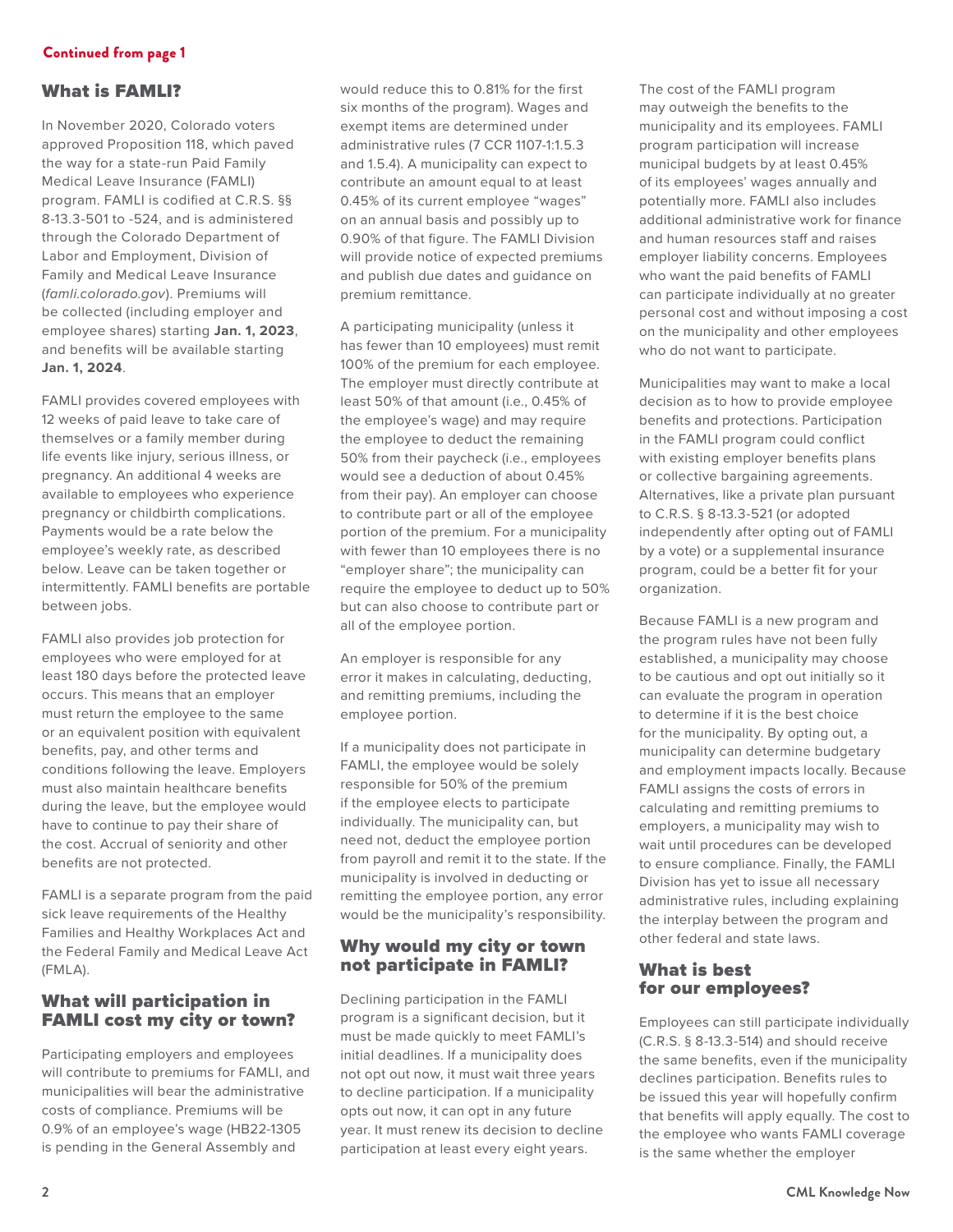

even if their municipality declines participation.

participates or not; employees who do not want this coverage would not have to pay any premium.

Employees who choose to participate individually when the municipality opts out would be required to remit their premium share directly to the FAMLI Division unless the municipality chooses to handle this payment by deducting the premium from the employee's pay or paying it on the employee's behalf.

Employees may benefit from a municipality opting out because the municipality would have no financial responsibility for 50% of the premium. The municipality could choose to use that savings to benefit employees directly, such as by paying for some or all of the 50% premium for employees who participate individually.

Employment protections under the statute do not apply if a municipality declines participation in FAMLI, but the Federal Family and Medical Leave Act (for employers with 50 or more employees in the current or prior year) and any local standards would still apply.

#### What are the costs and benefits for employees?

Employees bear up to 50% of the premium (or 0.45% of their weekly wage) if the municipality participates or the employee chooses to participate individually. Employees who do not want to participate must still pay a premium if the municipality does not decline participation. Job protections defined in C.R.S. § 8-13.3-509, apply only if a municipality participates in the program.

By statute, an employee would receive a weekly benefit under FAMLI in the amount of 90% of their weekly wage that is equal to or less than 50% of the state average weekly wage, and 50% of their weekly wage that is more than 50% of the state

average weekly wage. Weekly benefits are capped at 90% of the state average weekly wage until 2025, when the maximum weekly benefit is limited to \$1,100 per week. The FAMLI Division suggests that an employee would receive benefits between 37% (\$1,100 based on a weekly wage of \$3,000 or more), 55% (\$1,100 based on a weekly wage of \$2,000), 68% (\$1,018 based on a weekly wage of \$1,500), 77% (\$768 based on a weekly wage of \$1,000), and 90% (\$450 based on a weekly wage of \$500) of the employee's weekly wage.

Benefits rules have not been finalized. The FAMLI Division provides a premium and benefits calculator on its website. Federal income tax may apply to benefits, but benefits are exempt from state income taxes.

#### How do we opt out?

All municipalities are included in FAMLI by default, regardless of size. A municipality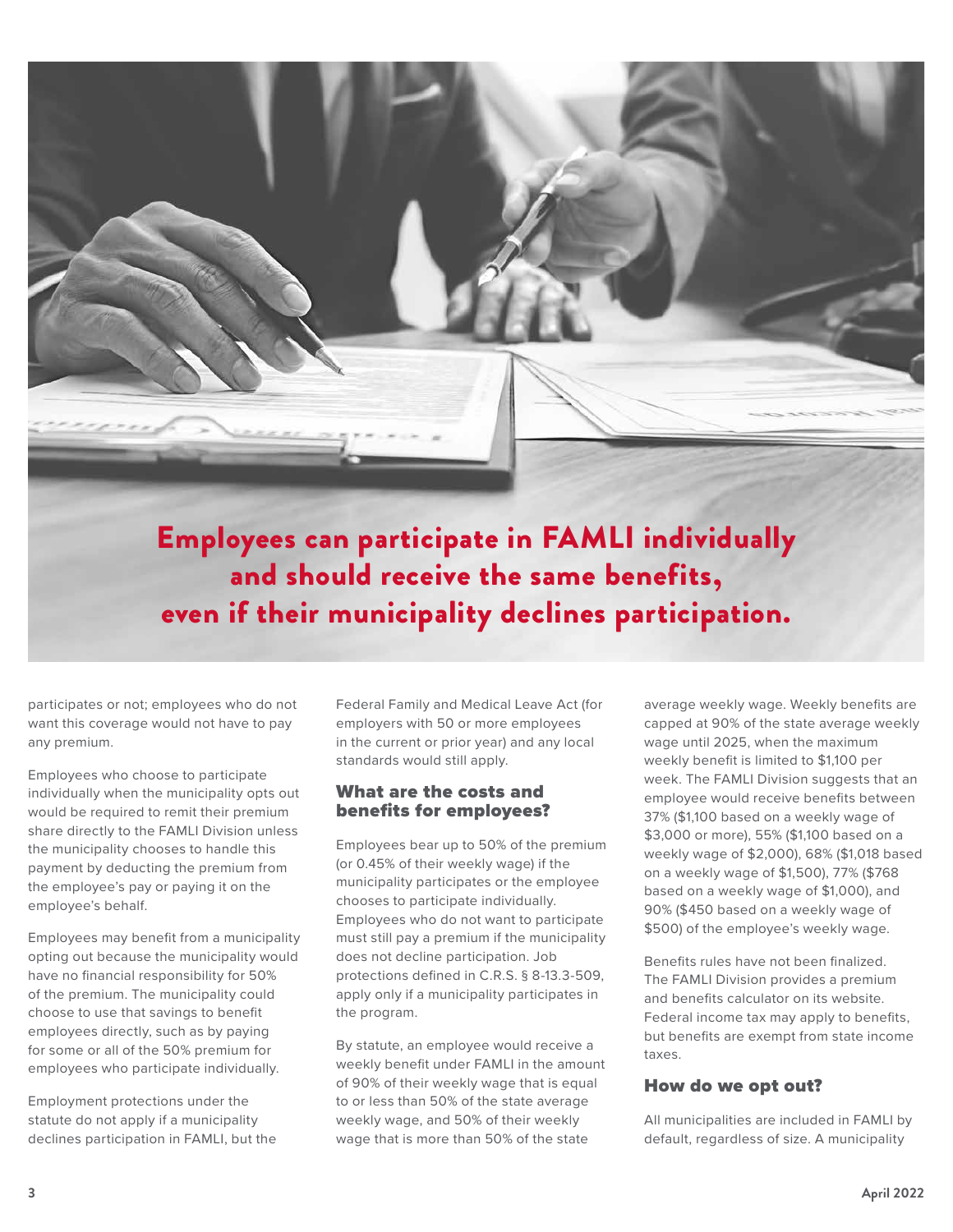may opt out and avoid the employer portion of premiums by a vote of a governing body. The opt-out procedure is governed by C.R.S. § 8-13.3-514 and administrative rules at 7 CCR 1107-2. Declination takes effect 180 days after the vote so employees can elect to individually participate in the FAMLI program if they choose. A municipality cannot decline part of FAMLI's provisions.

**Pre-vote notices:** The municipality must give prior notice of the vote in the same manner it notices other public business. Under the Colorado Open Meetings Law, this means at least 24 hours advance notice must be posted. Local requirements may apply.

Special notice must be provided to employees in writing before the vote indicating the voting process and providing an opportunity to submit comments to the governing body. Information about individual opt-in may also be required (see 7 CCR 1107-2: 2.6.A.4), although those standards likely apply only to post-vote notices. The rules do not indicate that email communication is not appropriate (7 CCR 1107-2: 2.6.A.2). Municipalities might consider both email and written communications to employees.

A description of the voting process could identify the local requirements for the governing body to approve an action, including the potential to make a motion, council or board deliberation, and vote requirements. Municipalities could also consider allowing both oral testimony at the meeting and a written comment option.

**Hearing and vote:** The vote must occur at least 180 days before the declination will be effective (This deadline appears to apply to an initial declination before the program even begins in 2023, but the rules are not clear). While a formal hearing is not required, the rules require the governing body to take testimony before voting. This could include both verbal and written comments from any interested person.

The rules require that the vote follow the entity's procedures for formal votes and be a "decision by an affirmative vote of the local government's governing body



to decline participation in the [FAMLI] program" (7 CCR 1107-2: 2.6.A). The rules do not indicate that any formal approval mechanism is required, unless one is required by local standards. A motion, resolution, or ordinance may suffice but could modify the "voting process" that needs to be detailed to employees in the advance notice. At a minimum, the document should probably include language indicating that notice was given to employees and the public as required, testimony was taken, and that the body voted affirmatively to decline participation in the FAMLI program.

**Post-vote actions:** After a vote to decline participation, the municipality must provide several notices. First, the municipality must provide written notice to the FAMLI Division "memorializing the decision" and identifying the date of the vote. The rules are silent on the timing of notice to the FAMLI Division; prompt action is advised. The FAMLI Division has suggested that a letter would be sufficient and expects to have an electronic portal for submissions ready in late 2022. A certified record of the meeting (e.g., minutes showing the motion, vote, and date; resolution; ordinance) with a cover letter would provide a more concrete explanation of the vote and demonstrate compliance with other requirements (7 CCR 1107-2: 2.5.A and, 2.6.A).

Second, the municipality must provide written, individual notices to employees within 30 days after the vote. This notice must indicate the vote to decline coverage and "the impact toward FAMLI, or other paid family and leave insurance coverage" (7 CCR 1107-2: 2.6.A.3). The notice must explain the difference between the FAMLI program and any private plan offered by the local government and identify FMLA eligibility and other local benefits.

The employee notice (and possibly the pre-vote notice) must also provide information on the right of the employee to voluntarily opt in to FAMLI pursuant to C.R.S. § 8-13.3-514, and FAMLI Division contact information (7 CCR 1107-2: 2.6.A.4).

Third, the municipality must post the post-vote notice in a "conspicuous and accessible place in each establishment where employees are employed" (7 CCR 1107-2: 2.6.A.4). Email notice or posting on a web- or app-based platform is recommended and is required for employers with no physical workplace and for employees who work through a web- or app-based platform or work remotely.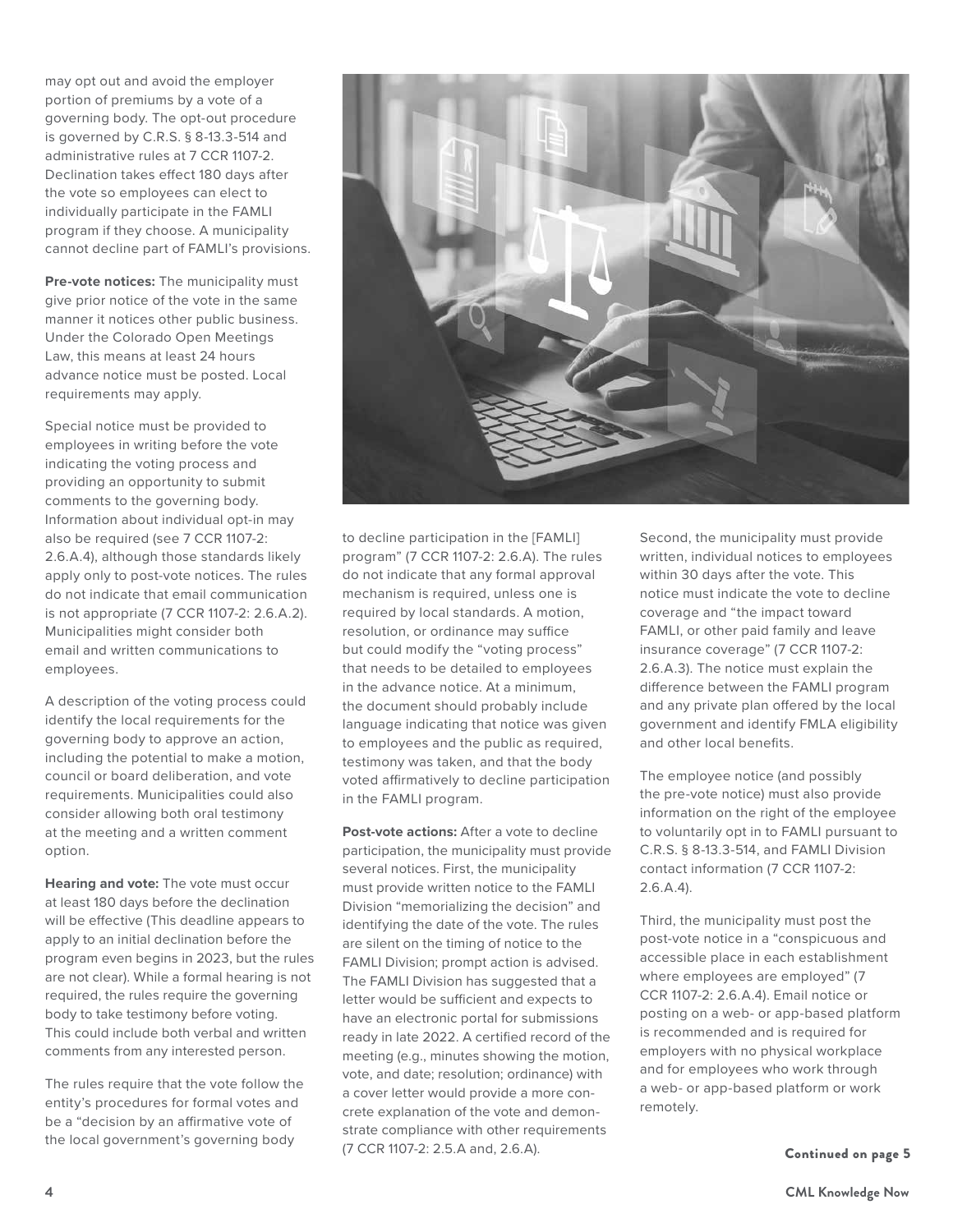

**Special Notice Standards:** The post-vote notice, at a minimum, and potentially all notices must be provided in English and any language representing the first language spoken by at least 5% of the municipality's workforce.

The FAMLI Division will make posters and notices available, but municipalities must request the materials and should expect to pay printing and mailing costs. Notices and posters in languages other than English or Spanish must be specially ordered.

**Declination renewal:** The declination must be renewed every eight years or the municipality is automatically added back in to FAMLI (7 CCR 1107-2: 2.5.C). The rules require "a similar vote process and margin." That likely means the same number of votes needed to approve an action, not passage by the exact same number of votes as the prior declination.

#### How do we opt back in to the FAMLI program?

A municipality that previously opted out of the FAMLI program may opt back in by affirmative vote "of a quorum of the governing body" at the beginning of the annual local budgeting cycle, as determined by the municipality (7 CCR 1107-2: 2.5 and 2.6). Coverage would begin no later than the quarter after the vote and submission of one quarter's premium. Municipalities who opt into FAMLI must stay in the program for at least three fiscal years.

Opting back in also involves employee notice requirements. No more than 90 days after the vote, individual employees who opted in must be personally notified in writing that the municipality has opted back into FAMLI. The notice must include the date for the municipality's first submittal of quarterly premiums and any potential lapses or changes in benefits eligibility. The local government must publicly post a notice of the date the employer will begin paying FAMLI premiums and when coverage is expected to start. Employees who did

not opt in must also be notified in writing, both publicly and personally, no later than 180 days after the vote to opt back into FAMLI. The notice must contain a detailed explanation of employee rights under the FAMLI program, including program requirements, benefits, claims processes, payroll deductions, premiums, and employee protections like the right to job protection and benefit continuation and protection against retaliatory or discriminatory information, among other things.

#### Anticipate updates to FAMLI program.

Municipalities must act now to determine if they want to participate in the FAMLI program, but they should expect updates throughout 2022. Several administrative regulations have yet to be finalized, including benefits rules and the interaction between FAMLI and other federal and state leave laws. The Colorado Supreme Court is also considering a court challenge to the premium requirement that might be decided this year.